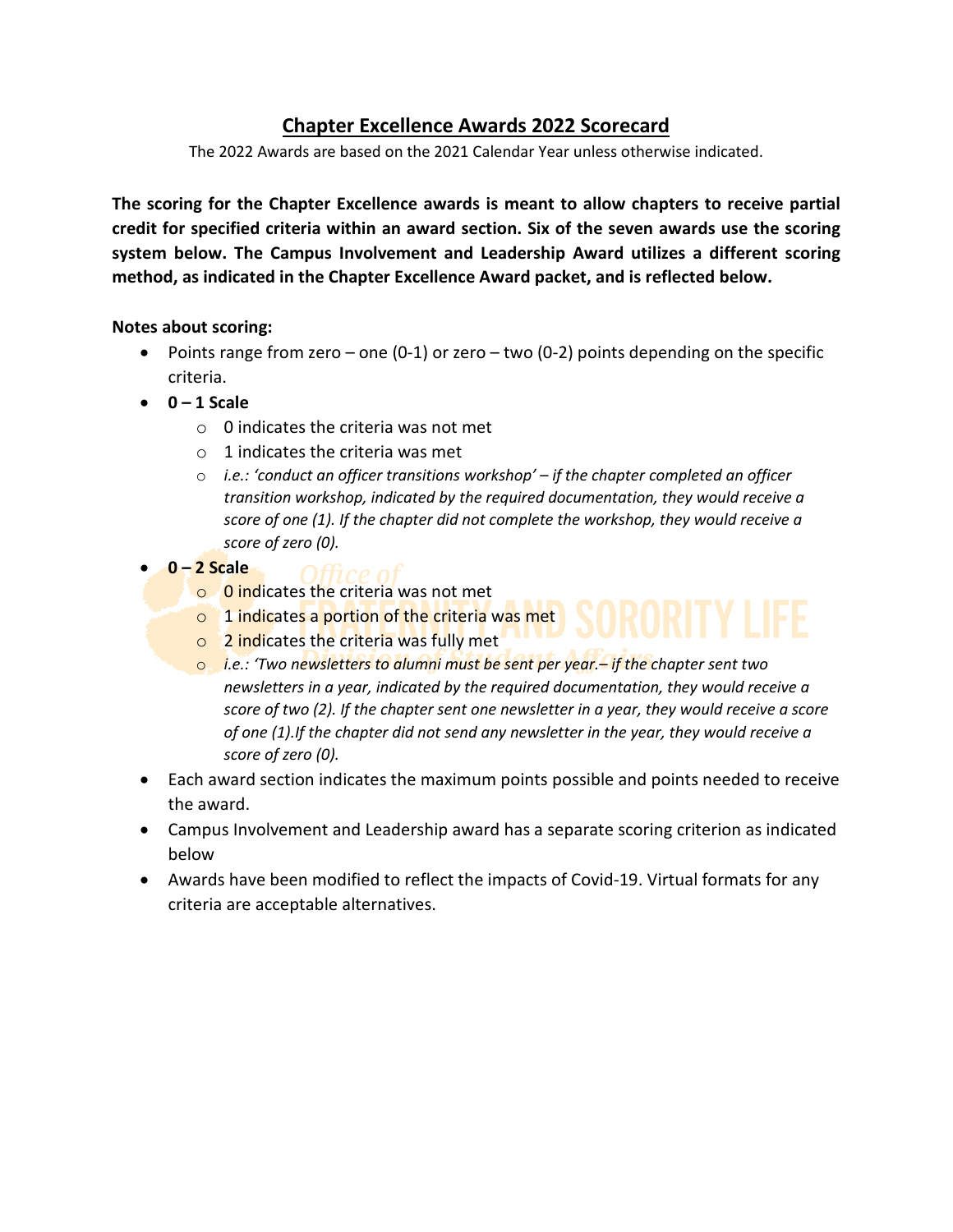## **Chapter Excellence Awards 2022 Scorecard**

**Organization:** \_\_\_\_\_\_\_\_\_\_\_\_\_\_\_\_\_\_\_\_\_\_\_\_\_\_\_\_\_\_\_\_\_\_\_\_\_\_\_\_\_\_\_\_\_\_\_\_\_\_\_\_\_\_\_\_\_\_\_\_\_\_\_\_\_\_

## **Alumni Development Award: 8 points possible**

Must receive 6 of 8 points

| <b>Points</b><br><b>Possible</b> | <b>Criteria</b>                                                                                                                                                                                                                                                  | <b>Points</b><br>awarded |
|----------------------------------|------------------------------------------------------------------------------------------------------------------------------------------------------------------------------------------------------------------------------------------------------------------|--------------------------|
| 0 - 2                            | Two newsletters to alumni must be sent per year. Digital newsletters will<br>be considered by the awards committee. Flyers and invitations do not<br>count. Include a copy.                                                                                      |                          |
| $-1$                             | The chapter has an active Chapter Advisor.                                                                                                                                                                                                                       |                          |
| $-1$                             | A Housing Corporation (incorporated or unincorporated) AND/OR an<br>active Alumni/Graduate Chapter must exist.                                                                                                                                                   |                          |
| $-1$                             | Recognition of outstanding alumnus for the year and how they were<br>recognized. Recognition can be in a digital format. Must provide<br>verification.<br>AC                                                                                                     |                          |
|                                  | An undergraduate officer responsible for Alumni Development/Relations<br>must be active within the chapter. (A committee is not required if one<br>person can adequately fulfill the duties). Provide contact<br>information/verification. or of Student Affairs |                          |
| - 1                              | A typed Alumni Relations Program (officers, events, goals, etc.)                                                                                                                                                                                                 |                          |
| ೧ -1                             | Chapter/Chapter President meets with the Housing Corporation, Alumni<br>Advisory Board or Graduate Chapter at least once during the year. Must<br>provide verification.                                                                                          |                          |
|                                  | <b>TOTAL POINTS RECEIVED</b>                                                                                                                                                                                                                                     |                          |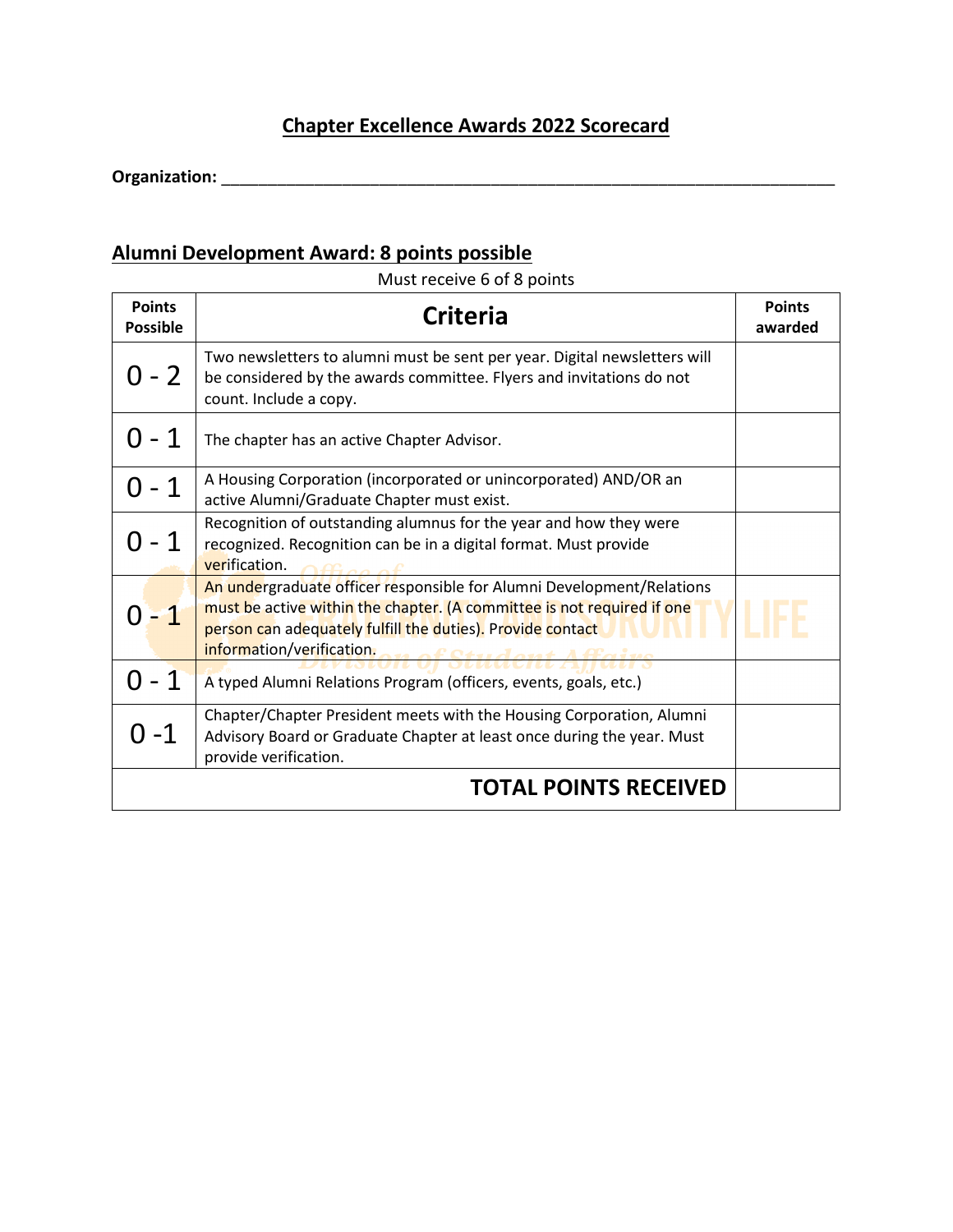## **Campus Involvement and Leadership Award**

Must meet minimum score below

| <b>Criteria</b>                                                                                                                                                                                                                                                                                               | <b>Actual Score</b> |  |
|---------------------------------------------------------------------------------------------------------------------------------------------------------------------------------------------------------------------------------------------------------------------------------------------------------------|---------------------|--|
| To receive this award, your chapter must be credited one point per 100% of your chapter<br>membership (including new members). Example: 100 members x 1 point = 100 points needed to win<br>this award.<br>Chapter size from fall 2021: $\mu$ 1 point = $\mu$ score the chapter must attain to receive award. |                     |  |
| List members who are executive officers of any student organization in 2021.<br>(2 points awarded for each year long/2 semester roles, 1 point awarded to 1<br>semester roles)                                                                                                                                |                     |  |
| List members involved in any student organization in 2020. 1 points awarded for<br>each year long/2 semester roles, .5 point awarded to 1 semester roles                                                                                                                                                      |                     |  |
| <b>SCORE NEEDED:</b><br>(based on formula above)                                                                                                                                                                                                                                                              |                     |  |

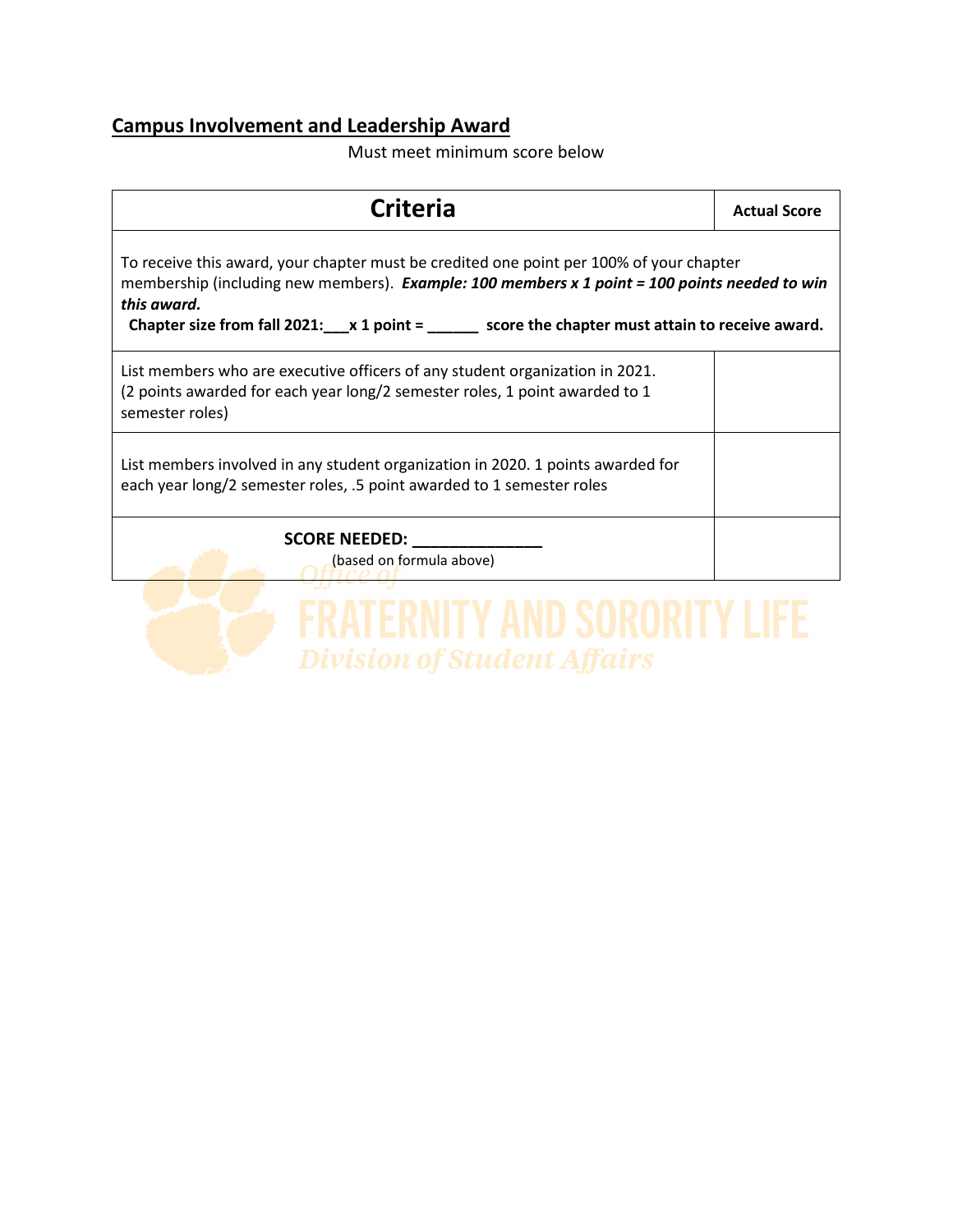# **Chapter Development Award:10 points possible**

| <b>Points</b><br><b>Possible</b> | <b>Criteria</b>                                                                                                                                                                                                                                                                                                       | <b>Points</b><br>awarded |
|----------------------------------|-----------------------------------------------------------------------------------------------------------------------------------------------------------------------------------------------------------------------------------------------------------------------------------------------------------------------|--------------------------|
| 0 - 2                            | Hold at least one retreat during 2021 and set chapter goals during<br>retreat. Retreats can be in virtual formats. Please provide the schedule<br>and the chapter goals that were set.                                                                                                                                |                          |
| $0 - 2$                          | Hold at least two Recruitment/Intake workshops during the dates<br>provided. Workshop can be in virtual format.                                                                                                                                                                                                       |                          |
| በ - 1                            | Provide each member with written information regarding national risk<br>management policies, national code of standards, and all academic<br>requirements.                                                                                                                                                            |                          |
| 0 - 2                            | Have an award plan to recognize members in at least five different<br>areas. (i.e. Academic Achievement, Brotherhood/Sisterhood,<br>Philanthropic spirit, Athletic, Campus Involvement, and Committee<br>Chairman of the Year, etc.). Recognition can be in a digital format.                                         |                          |
| በ - 1                            | Conduct an Officer Transition Workshop. Workshop can be in virtual<br>format.                                                                                                                                                                                                                                         |                          |
|                                  | Chapter officers attend all leadership institutes/conferences as required<br>by their (inter) national organization. If conference moved to virtual<br>format, attendance is still required. If leadership institutes/conferences<br>were cancelled due to covid-19, provide cancellation email to receive<br>credit. |                          |
| $-1$                             | Co-sponsor an event with a chapter from a different council once during<br>2021. Events can include service, educational programs, and non-<br>alcoholic social events                                                                                                                                                |                          |
|                                  | <b>TOTAL POINTS RECEIVED</b>                                                                                                                                                                                                                                                                                          |                          |

#### Must receive 7 of 10 points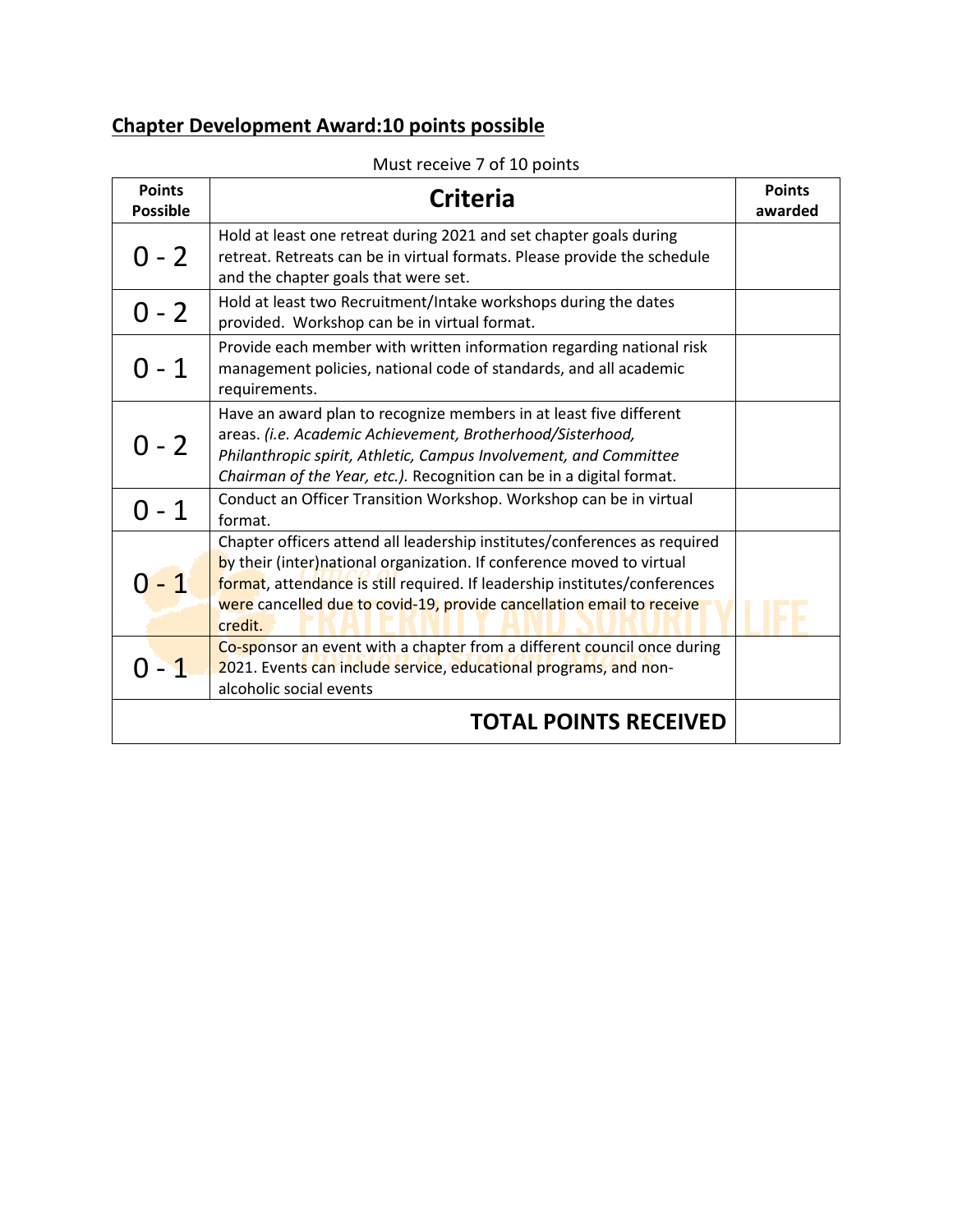# **New Member Program: 7 points possible**

Must receive 5 of 7 points

| <b>Points</b><br><b>Possible</b> | <b>Criteria</b>                                                                                                                                                                                                                                                                                                                                                                                                                                                                                                                                                                                                                                                                                                                                                                                                                                                                                                                                                                                                                                                                                                   | <b>Points</b><br><b>Awarded</b> |
|----------------------------------|-------------------------------------------------------------------------------------------------------------------------------------------------------------------------------------------------------------------------------------------------------------------------------------------------------------------------------------------------------------------------------------------------------------------------------------------------------------------------------------------------------------------------------------------------------------------------------------------------------------------------------------------------------------------------------------------------------------------------------------------------------------------------------------------------------------------------------------------------------------------------------------------------------------------------------------------------------------------------------------------------------------------------------------------------------------------------------------------------------------------|---------------------------------|
| 0 - 1                            | Recipients must initiate 70% of fall 2021 new members who are installed.<br>MGC and NPHC chapters that did not do Intake in fall 2021 can count<br>spring 2021.                                                                                                                                                                                                                                                                                                                                                                                                                                                                                                                                                                                                                                                                                                                                                                                                                                                                                                                                                   |                                 |
| Ი - 1                            | New members must earn a combined semester GPA of 2.7.                                                                                                                                                                                                                                                                                                                                                                                                                                                                                                                                                                                                                                                                                                                                                                                                                                                                                                                                                                                                                                                             |                                 |
|                                  | With at least 75% participation, new members must attend programs on a<br>minimum of three specified topics. Virtual Speakers and program formats are<br>acceptable. (Note: Presenters cannot be current chapter members. Presenters can<br>only present on one topic a night. If multiple topics covered by one person in a<br>single night, they will count as one program. Workshops and Programs DO NOT<br>count if they have been mandated by OCES sanctions). Presenters must sign off or<br>provide a verification email confirming presentation on these programs<br>• Career Development<br>. Diversity and Inclusion Issues<br>· Eating Disorders/Healthy Lifestyles<br>• Financial Management<br>• Healthy Relationships<br>• Mental Health Issues/Stress Management<br>Student Affairs<br>• Organization Skills/Time Management<br>• Personal Safety<br>• Risk Management<br>· Drug/Alcohol Use<br>• Self Esteem/Improvement<br>• Sexual Responsibility<br>· Gender/Women's Issues<br>• Spirituality/Faith Issues<br>• Study Skills/Academic Success<br>• Other (must be approved by Council Advisor) |                                 |
| $0 - 2$                          | Include New Member Program plan. The program should list goals for<br>incorporating new members into the chapter by educating them in the<br>following areas: scholarship, philanthropy, fraternity/sorority education,<br>campus involvement. In addition, each chapter should show how these<br>goals were met in the program. The plan should include any virtual<br>modifications due to Covid-19.                                                                                                                                                                                                                                                                                                                                                                                                                                                                                                                                                                                                                                                                                                            |                                 |
|                                  | <b>TOTAL POINTS RECEIVED</b>                                                                                                                                                                                                                                                                                                                                                                                                                                                                                                                                                                                                                                                                                                                                                                                                                                                                                                                                                                                                                                                                                      |                                 |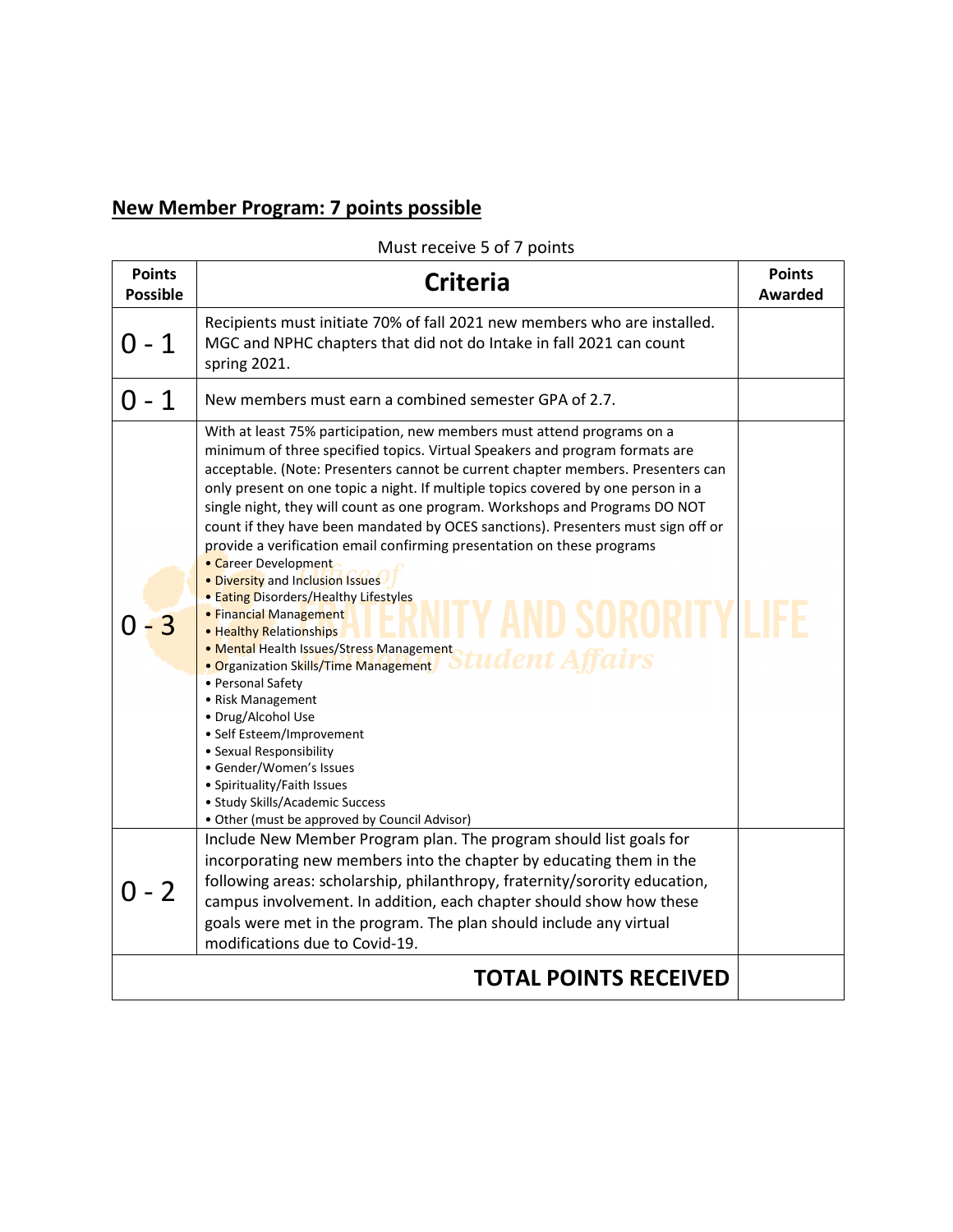## **Philanthropic Service Award: 7 points possible**

| <b>Points</b><br><b>Possible</b>                     | <b>Criteria</b>                                                                                                                                                                                                                                                                                                                                                                                             | <b>Points</b><br><b>Awarded</b> |
|------------------------------------------------------|-------------------------------------------------------------------------------------------------------------------------------------------------------------------------------------------------------------------------------------------------------------------------------------------------------------------------------------------------------------------------------------------------------------|---------------------------------|
| 0 - 2                                                | Chapters must have donated an average of \$15 in cash and/or in goods<br>per member (including new members).<br>Chapter size from fall 2021: $\frac{1}{2}$ x \$15 = _______ Minimum dollars/goods<br>donated<br><b>Total Raised/Donated:</b><br>(Total raised/donated under the requirement will receive partial credit)                                                                                    |                                 |
| $0 - 1$                                              | A typed philanthropic and service program must be included in awards<br>application                                                                                                                                                                                                                                                                                                                         |                                 |
| $0 - 1$                                              | A philanthropic service officer must be active, with a committee if one is<br>needed                                                                                                                                                                                                                                                                                                                        |                                 |
| Ი - 1                                                | One philanthropic or hands-on service activity must be sponsored (or co-<br>sponsored) from January 1-December 31, 2020. This activity must be<br>open to the fraternity/sorority community or the entire university. Virtual<br>or social media events are acceptable.                                                                                                                                     |                                 |
| $0 - 2$                                              | Chapter must participate in 4 (four) philanthropic or hands-on service<br>activities a year sponsored by other fraternities or sororities, governing<br>councils, or University-wide service events                                                                                                                                                                                                         |                                 |
| <b>BONUS</b><br><b>Points</b><br>Up to $2$<br>points | Due to Covid-19, service opportunities have been limited and therefore<br>there is no service hour's requirement this year. If your chapter has<br>completed service hours (in spring or fall), please include that<br>information. Bonus points will be added to this category as by average<br>hour per chapter<br>$1 - 5$ average hours per member = 1 point<br>5-10 average hours per member = 2 points |                                 |
|                                                      | <b>TOTAL POINTS RECEIVED</b>                                                                                                                                                                                                                                                                                                                                                                                |                                 |

Must receive 5 out of 7 points